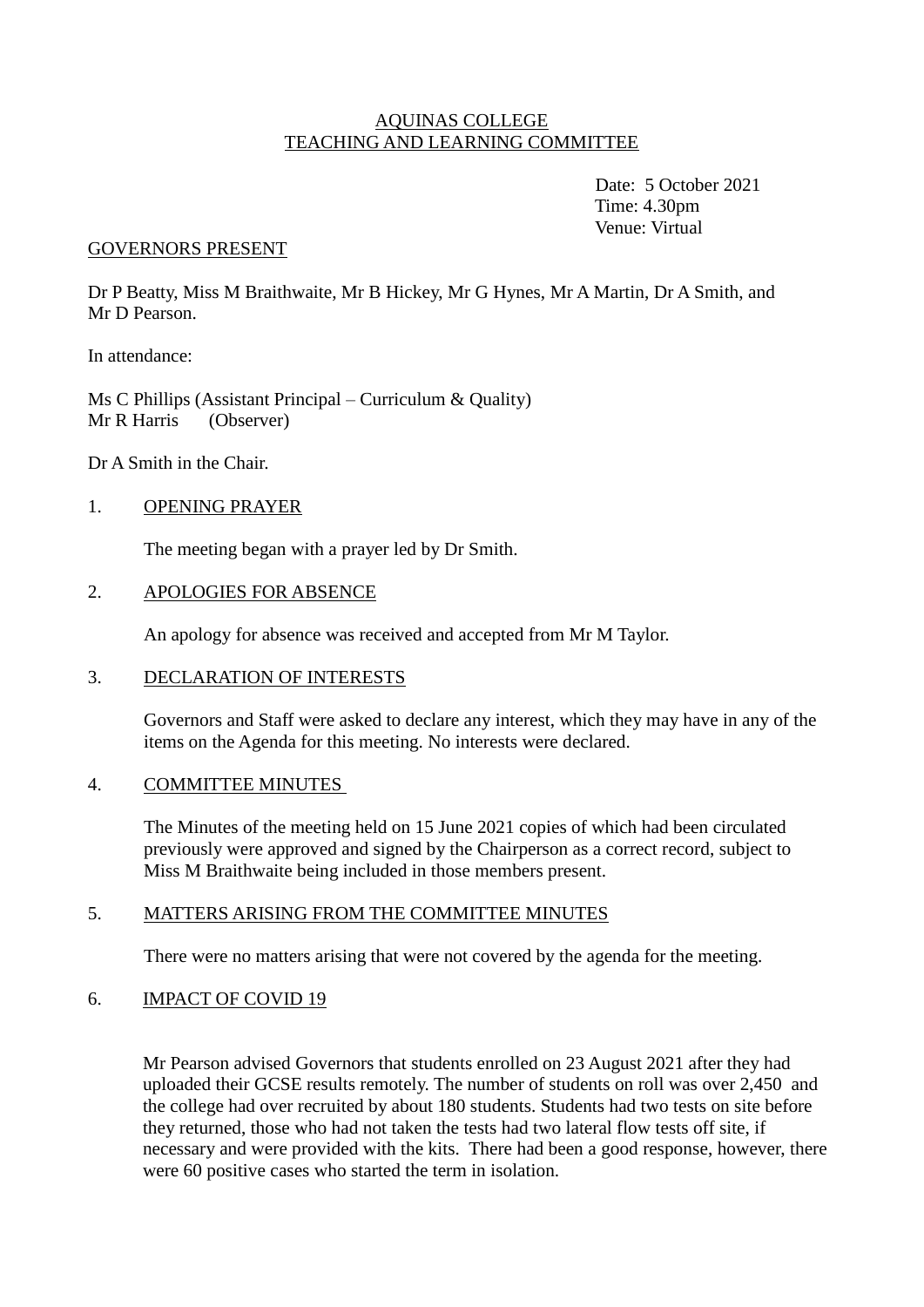This number went down to as low 10 in the subsequent weeks but there has been a slight increase recently and there are currently 25 cases of Covid. The college is no longer required to undertake track and trace of students' contacts. There are 4 members of staff absent due to Covid with 1 having suspected long Covid.

When the students returned to college the measures that were in place were reinstated with hand sanitisers and masks (1000) being provided. Students are only wearing masks when reminded and the college seems to be returning to more normal operations. Over 250 students were vaccinated on site by the LA . Classes sizes have returned to normal except for registration and Ethics, and assemblies are online.

Mr Hynes asked if there was any likelihood of social events involving students/parents returning. Mr Pearson replied that the college would normally have held an Open Day on the last Saturday in September and two evening sessions for prospective students for the 2022/2023 academic year but these had not taken place and had been replaced with remote content on H&S grounds.

### 7. RESULTS OVERVIEW

Ms Phillips made a presentation to Governors that covered the following areas:

a) Results Overview 2021

A level TAG 2021 ALPS 2 BTEC TAG ALPS 3 GCSE Maths (Grades 4 -9) 63% GCSE English (Grades 4-9) 90%

b) Results Overview 2021 (All Qualifications)

|                    | Ach<br>Overall % | Nat Ach%<br>Overall % | Ret<br>Overall % | Nat Ret<br>Overall% | Pass<br>Overall% | Nat Pass<br>Overall% |
|--------------------|------------------|-----------------------|------------------|---------------------|------------------|----------------------|
| $20/21$ TAG $89.2$ |                  |                       | 89.6             |                     | 99.5             |                      |
| 19/20 CAG          | 88.2             |                       | 88.6             |                     | 99.6             |                      |
| 18/19              | 88.8             | 84.2                  | 90.6             | 88.5                | 98.0             | 95.2                 |

The national figures for 2019/2020 and 2020/2021 are not available.

c) TAG Appeals

i) There had been 36 initial enquiries from students.

ii) 22 students went on to request Stage 1 Reviews (Centre led), of which 6 then progressed to Stage 2.

iii) Out of the 6 Stage 2 Appeals, one was upheld (chemistry C to B), three were dismissed and the outcome of 2 is not yet known.

The Governors thanked Ms Phillip for the informative report.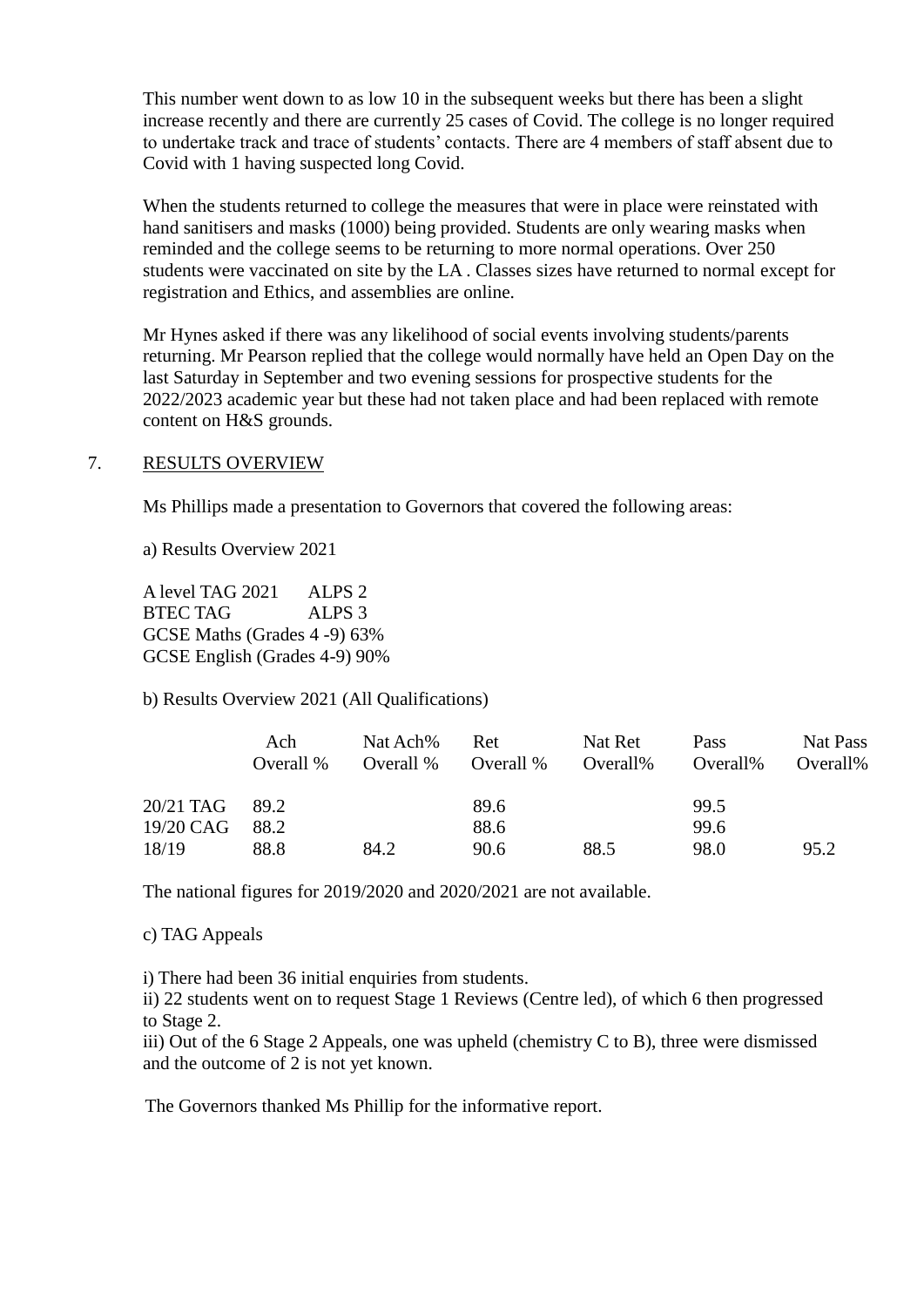# 8. COLLEGE FOCUS 2021/2023

Ms Phillips advised Governors that the college had been working hard to ensure that students had a good learning experience. In addition, the health and welfare of both staff and students were important.

a) The college has developed out of its Guiding Principles for Learning, Teaching and Assessment, key aspects of classroom practice for linear A level and new BTEC exams.

b) After two years of disruption, with staff and students responding to challenges and changes the college has established a Learning, Teaching and Assessment Strategy that will be effective and stand up to Ofsted scrutiny. It will also support Heads of Department to lead curriculum intent.

c) The college has built on identified areas to support and motivate staff and students during catch up and is aligned with the new timetable.

- d) Continual Professional Development/Inset 2021/2022
- i) An alternative to traditionally delivered INSET
- ii) In year support, impact and follow up
- iii) Focussed on classroom practice, learning and the student experience in a way that is
- evidence based and relevant to each department.
- iv) Project led teacher and department
- v) Supportive and challenging peer dimension
- vi) Underpinned by a quality assurance framework

Dr Beatty left whilst this item was being discussed.

### e) Assessment 2022 Update

i) To help students revise, exam boards will provide advance information about the focus of exams for all subjects at GCSE, AS and A Level with the exceptions of a small number of **GCSEs** 

ii) Ofqual and DfE have decided that exam boards will publish advance information by 7 February 2022 or earlier if the impact of the pandemic worsens

iii) Performance data for 2022 will be between 2020 and 2021 and will come back into line with 2019 performance the year after.

### 9. SECTION 48 INSPECTION

Mr Pearson outlined to Governors the latest position in respect of Section 48 Inspections. A national framework will be introduced and it is hoped that it will be signed off at the Archbishops Conference. There will then be training for inspectors, therefore, no inspections will take place this term. The Diocese will produce of list of which schools and colleges are to be inspected and when the inspection will take place. Cardinal Newman will be the pilot for sixth form colleges.

Mr Pearson advised Governors that the Diocese had asked if Mr Bailey and himself would be interested in being inspectors for the Diocese undertaking inspections outside the Diocese. Mr Bailey had expressed an interested but Mr Pearson had declined. Mr Hynes asked what would the commitment be for an inspector.